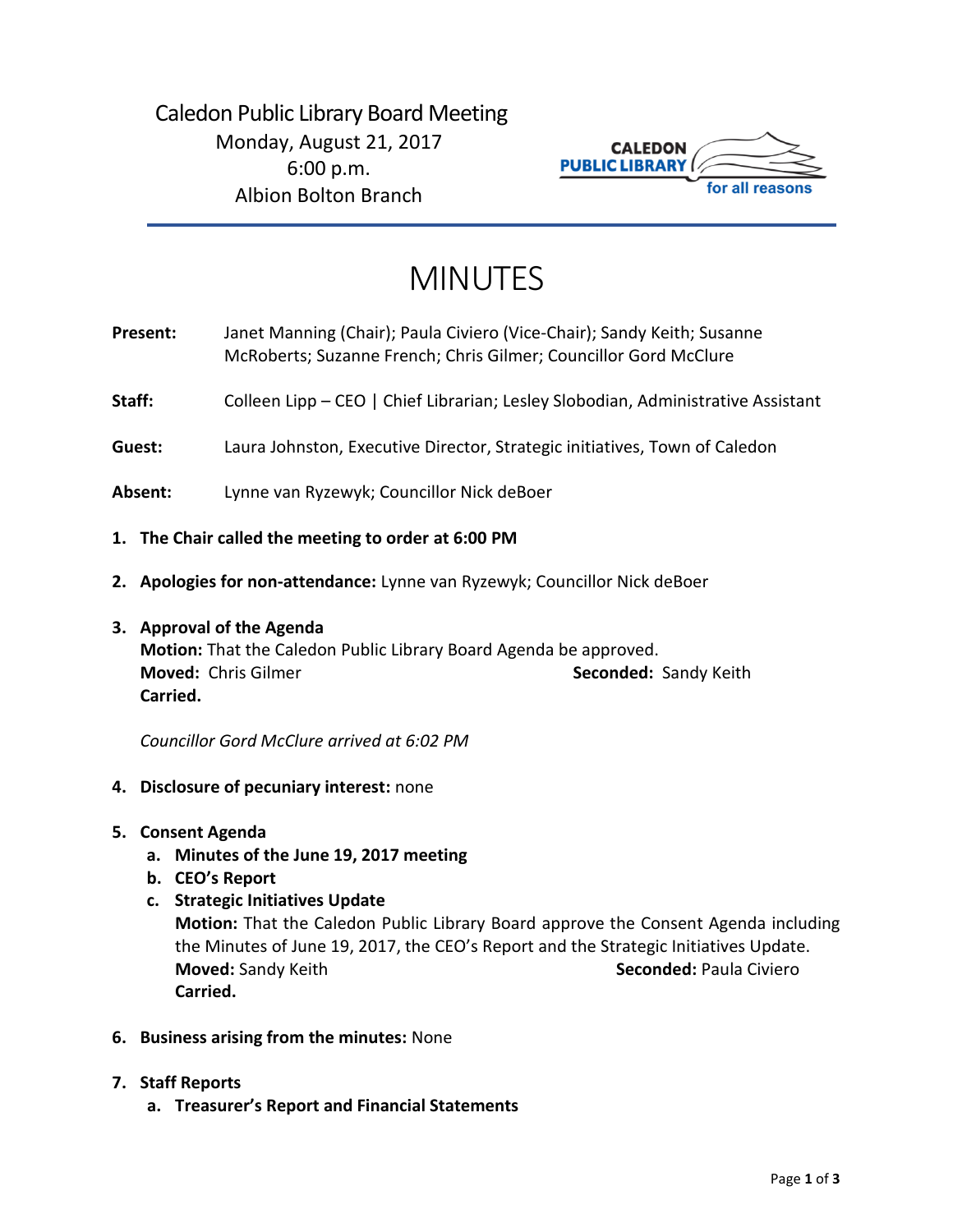**Motion:** That the Caledon Public Library Board receive and approve the Treasurer's Report and Financial Statements; and,

That the Caledon Public Library Board direct the CEO/Chief Librarian to initiate discussions with the Town Treasurer related to the creation of two reserves dedicated to Library Services and Donations & Bequests.

**Moved:** Suzanne French **Seconded:** Chris Gilmer **Carried.** 

# **b. Quarterly Performance Measures and Statistics Motion:** That the Caledon Public Library Board receive the Quarterly Performance Measures and Statistics Report. **Moved:** Chris Gilmer **Seconded:** Councillor Gord McClure **Carried.**

## **8. Board and Committee Reports**

## **a. Finance Committee Minutes – August 14, 2017**

## **i. 2016 Audited Financial Statements**

**Motion:** That the Caledon Public Library Board receive and approve the 2016 Audited Financial Statements. **Moved:** Paula Civiero **Seconded:** Sandy Keith **Carried.**

#### **ii. 2018 Draft Budget Report**

**Motion:** That the Caledon Public Library Board receive and approve the 2018 Draft Budget Report. **Moved:** Sandy Keith **Seconded: Paula Civiero Seconded: Paula Civiero Carried.** 

#### **9. New Business:** None

#### **10. Board Advocacy**

#### **a. Upcoming Events and Opportunities**

- **i.** Caledon Public Library Staff Forum Friday, September 22, 2017, 8:30 AM, Caledon Village Place
- **ii.** Love Your Library Month Kick Off Saturday, September 30, 2017, 10AM 4PM Historic Alton School house
- **11. Question Period:** There were no members of the public present.

#### **12. Evaluation of the meeting:**

- **a.** What was your key takeaway from the meeting?
	- **i.** The meeting ran very efficiently and was very civil.
	- **ii.** The meeting members were very focused and remained on topic.
	- **iii.** The CEO/Chief Librarian's strong leadership and preplanning of the meeting